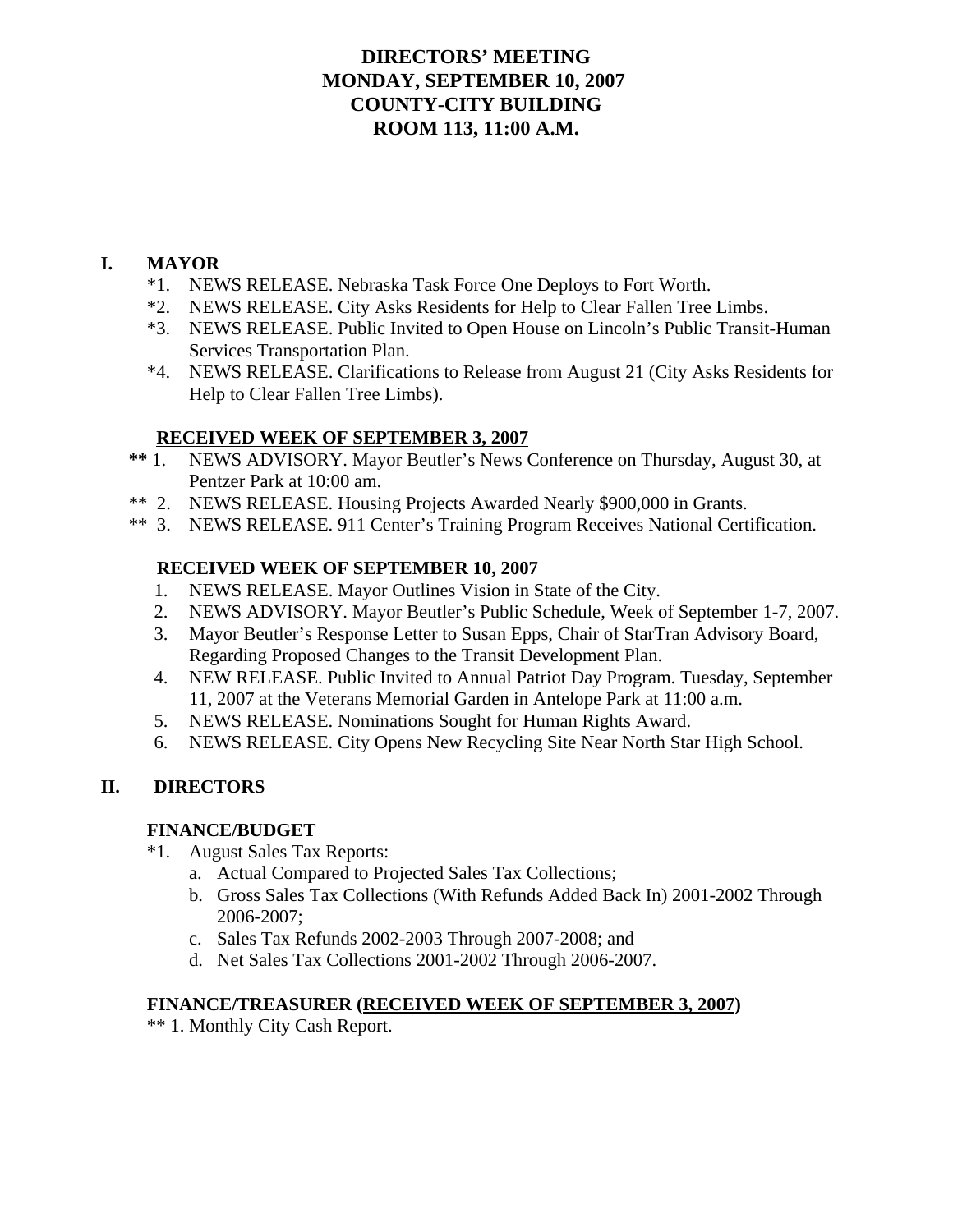# **HEALTH DEPARTMENT**

\*1. NEWS RELEASE. Bat Tests Positive for Rabies in Lincoln.

# **RECEIVED WEEK OF SEPTEMBER 3, 2007**

- \*\*1. NEWS RELEASE. Limiting Hazards in the Home Equals Fewer Family Health Risks.
- **\*\***2. NEWS RELEASE. Flu Shot Availability for 2007.

# **PLANNING COMMISSION FINAL ACTION**

\*1. Preliminary Plat No. 07003. Cedar Cove Townhomes. North 90<sup>th</sup> Street and Leighton Avenue. Resolution No. PC-01070.

# **RECEIVED WEEK OF SEPTEMBER 3, 2007**

 \*\*1. Special Permit No. 07034. Use of Historic Landmark as a Tea Room, 1204 Peach Street. Resolution No. PC-01071.

# **PLANNING**

\*1. Special Permit No. 07026. AgeMark, Domiciliary Care Facility. South 25<sup>th</sup> and Old Cheney Road. Resolution No. PC-01066.

# **PLANNING (RECEIVED WEEK OF SEPTEMBER 10, 2007)**

 1. The City of Lincoln's 2007/2008 - 2012/2013 Capital Improvement Program Posted on the Planning Department Website at http://www.lincoln.ne.gov/city/plan/capital/index.htm.

# **PUBLIC WORKS (WEEK OF SEPTEMBER 10, 2007)**

1. ADVISORY. Water Main Replacement Project #700295. Glade Street: 56<sup>th</sup> - 58<sup>th</sup> Street. a. Map of Project #700295.

# **III. CITY CLERK (WEEK OF SEPTEMBER 10, 2007)**

 1. Letter and Ordinance Request for "The Safe Placement of Newborns and Infants in the City of Lincoln", Plus Newspaper Article and "Blog" Comments.

# **IV. COUNCIL REQUESTS/CORRESPONDENCE**

# **ROBIN ESCHLIMAN**

- \*\*1. Correspondence from Dave Landis, Urban Development. Concerns Regarding  $48<sup>th</sup>$  and "O" Streets.
- \*\*2. Housing Starts the First Half of 2007. Single Family Permits

# **RECEIVED WEEK OF SEPTEMBER 10, 2007**

1. Letter with Attachment of Newspaper Article from Anna Regarding Senior Service Cuts.

# **V. MISCELLANEOUS**

- \*1. Email from Russell Miller. Lincoln Neighborhood Alliance thanks City Council for Prioritizing Budget Dollars Towards Public Safety Over Funding Roads.
- \*2. Email from Joe Beebe Commenting on Councilman Cook's Behavior at Meeting.
- \*3. Letter from People First of Lincoln Regarding Public Transportation and Handi-Van Services, Signed by People First of Lincoln Members. (Each Council Member Received Letter on 08/23/07)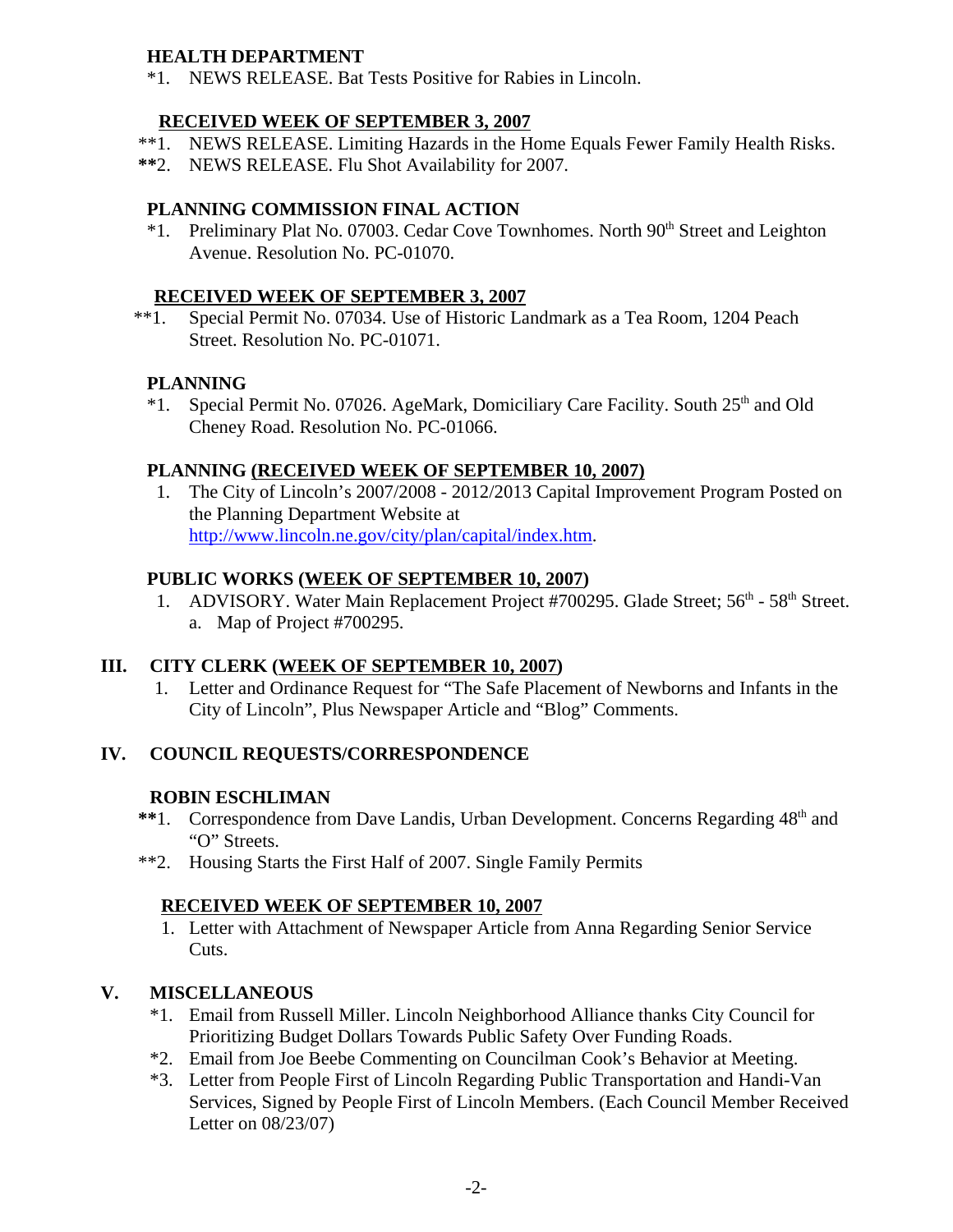# **MISCELLANEOUS RECEIVED WEEK OF SEPTEMBER 3, 2007**

- \*\*1. Correspondence from Jaime Thomas with Suggestions for Safety on City Trails.
- \*\*2. Letter from Lancaster County Substance Abuse Action Coalition (SAAC). Lincoln City Parks Should Be a Safe (and Alcohol-Free Place) for All Citizens, At All Times.
- \*\*3. Letter from Lincoln Chamber of Commerce. Support Planning Commission Appointments of Leirion Gaylor Baird, Wendy Francis, and Robert Moline. (Distributed to Council on August 30, 3007)

# **MISCELLANEOUS RECEIVED WEEK OF SEPTEMBER 10, 2007**

- 1. Email from William J. Gewain Questioning the AgeMark Lincoln Proposal.
- 2. Email with Photos from Sharon Gewain Outlining Alltel Building and Traffic Versus Agemark Proposal.
- 3. Email from Carol Lechner. Opposition to Special Permit Allowing Agemark to Build at 25<sup>th</sup> and Cindy Drive.
- 4. Email from Susan Bohling. Oppose Special Permit Allowing Agemark to Build Commercial Business.
- 5. Faxed Correspondence Received from Unknown Constituent on Voting.

# **VI. ADJOURNMENT**

# **\* Held over from August 27, 2007**

\*\* **Held over from September 3, 2007**

W:\FILES\CITYCOUN\WP\da091007.wpdmmm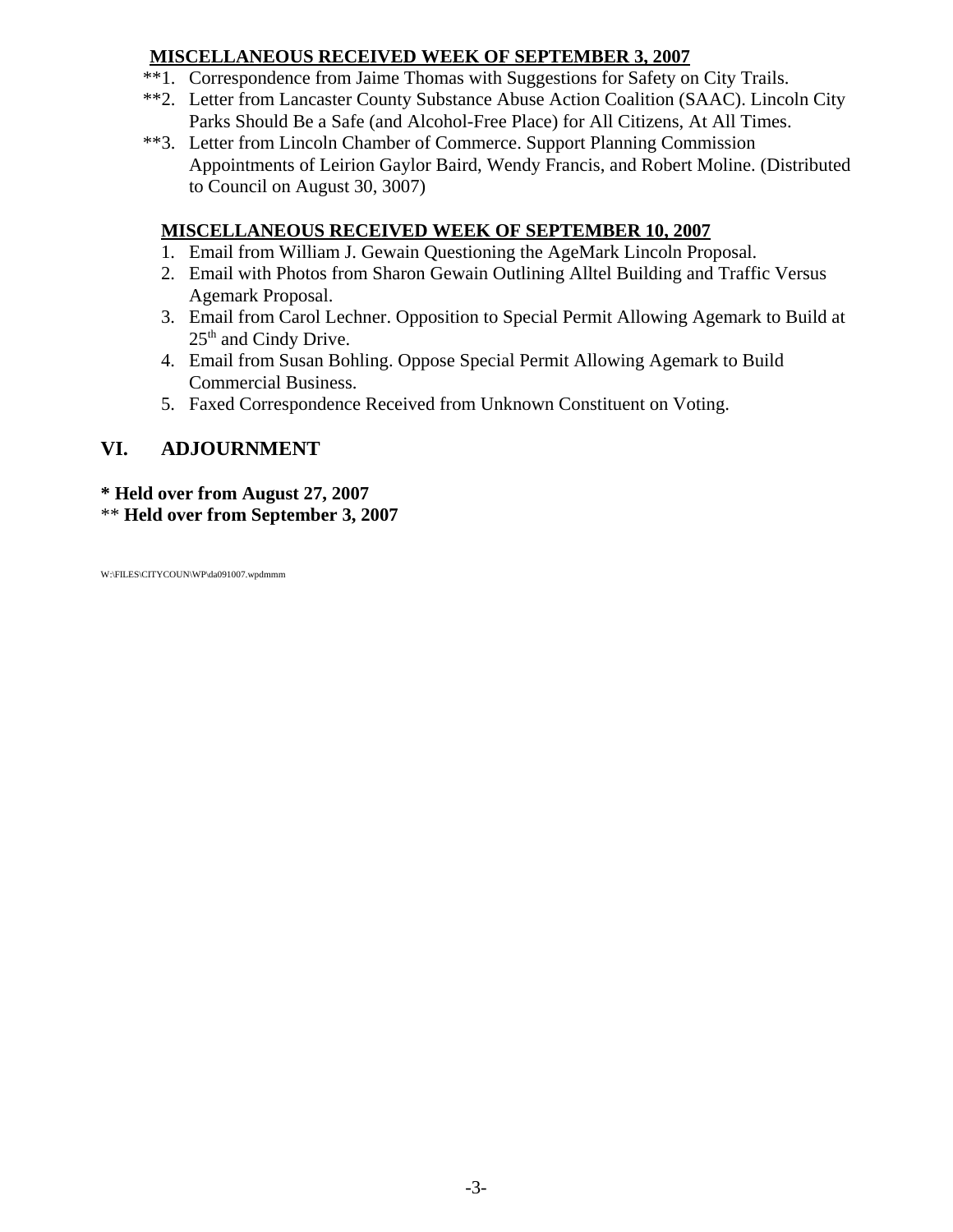## **DIRECTORS' MEETING MINUTES MONDAY, SEPTEMBER 10, 2007 11:00 A.M. COUNTY/CITY BUILDING CONFERENCE ROOM 113**

**Council Members Present:** Dan Marvin, Chair; Robin Eschliman, Vice-Chair (arrived late); Jon Camp**,** Jonathan Cook, Doug Emery, John Spatz, Ken Svoboda.

**Others Present:** Mayor Chris Beutler-Absent; Rick Hoppe, Trish Owen, Denise Pearce, Mayor's Office; City Clerk Joan Ross; Dana Roper, City Attorney; Directors and Department Heads; Tammy Grammer, City Council Staff; Deena Winter, Lincoln Journal Star Representative; and Coby Mach, LIBA.

Meeting convened at 11:03 a.m.

Location Announcement of the Nebraska Open Meetings Act: A Copy of the Nebraska Open Meetings Act is Located on the Wall at the Rear of this Room.

### **I. MAYOR -**

Mayor Chris Beutler not present. Rick Hoppe stated the audit ordinance has gone in today or will be going in shortly to make sure everything is correct. Council were e-mailed a final draft on Friday afternoon so it looks like it will be on the agenda next week.

Rick Hoppe called on Directors. Marvin Krout (Planning Director) stated Item 12 on their Agenda today is scheduled for continued public hearing and action today. Mr. Cook asked them to prepare an amendment on it which he assumes the Law Department is working on or has already prepared it. The amendment would restrict the movement of heavy trucks which they define as three or more axle trucks in and out of the neighborhood to the proposed  $25<sup>th</sup>$  Street access. If this proposal is approved to using Old Cheney Road and  $25<sup>th</sup>$  Street as the access point and so this amendment will be available for Council this afternoon.

Council received an email from the representative of Pine Lake Homeowners Association regarding Item 39 asking to delay action for a week. Mr. Krout commented Council closed the hearing and today this is for action on the vacation of Pine Lake Road. The Homeowners Association understands that Council seems to have an interest in giving that property the value that was appraised by Urban Development. They have scheduled a meeting of the Homeowners group for later this week to decide if they are willing to pay that appraise value and so they are asking to delay action for a week. Mr. Marvin commented Jon (Camp) talked to them. Mr. Camp commented he has asked Joan (Ross) to remind them, they're going to ask her to put it on pending for a week.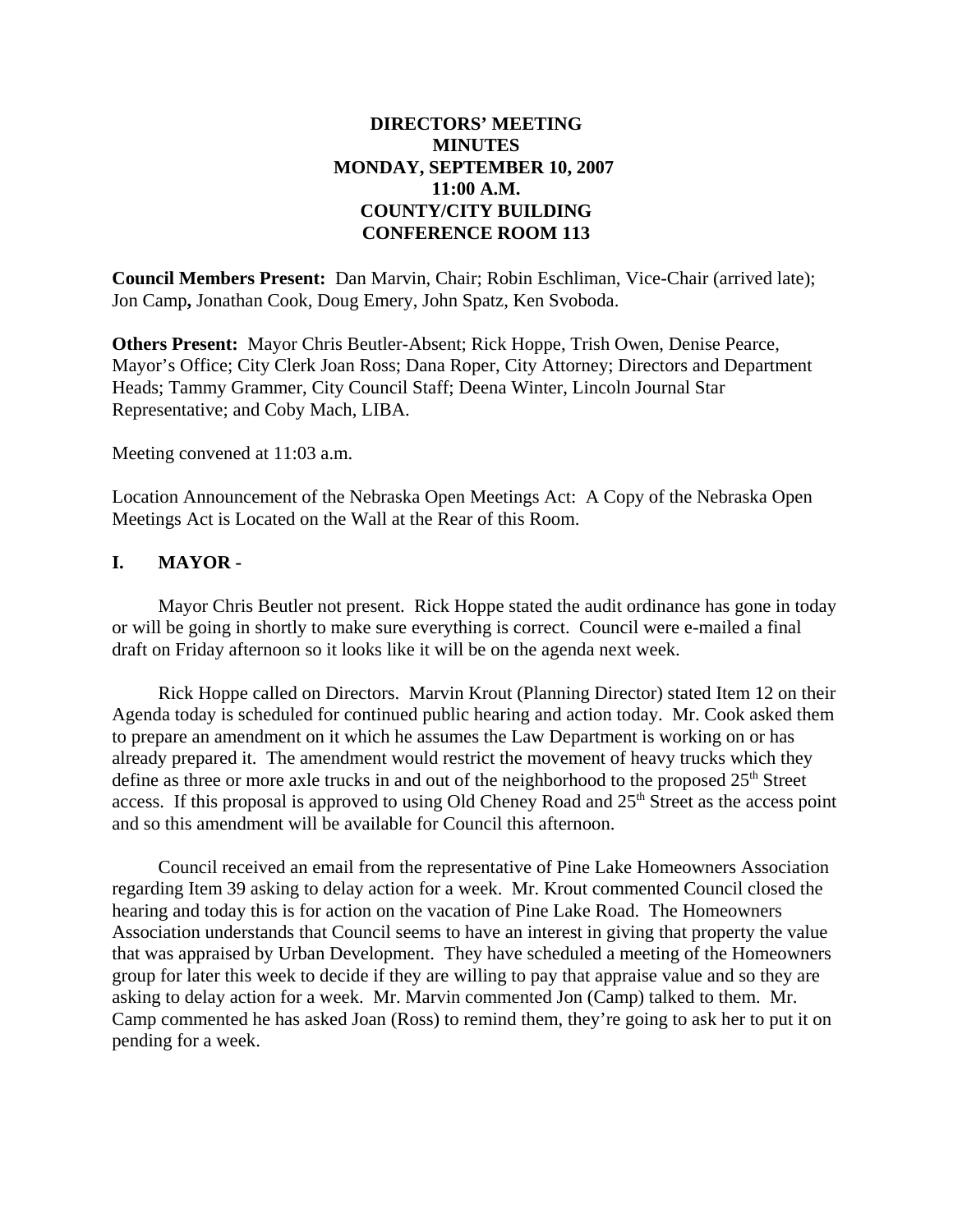Lynn Johnson (Parks & Recreation Director) stated one of the events they're going to do this fall in cooperation with the Lincoln Parks Foundation is 'Hands On/Help Out Lincoln Parks' which they're taking on with volunteers. They have about 106 projects depending on how they identify some of them specifically the park areas that they're going to invite families, Neighborhood Associations, organizations, or businesses to come in and do a one day clean up effort. Then they will be focusing on some landscaping, and they're going to try to make this a big media bliss and see if they can work with the media to encourage them to help us sort of count down and get all 106 of those park areas adopted. It would be a need be effort between the end of September and the end of November, and they are planning a news financial release this week to announce it. Mr. Marvin commented so it will be adopt a park. Mr. Johnson replied yes, they have a year around adopt a park or adopt a trail program and they have about 70 out of the 200 trail and park areas that could be adopted. The idea is just to go one day of what's available to people and if they get excited hopefully they will continue it on a year around basis perhaps.

Police Chief Casady updated Council on game day traffic. They have one game under their belt and despite the predictions of chaos it went just fine. Back in 2002, they spent \$11,592 per game on Police over-time and the Nevada game cost them \$5,406 and during that time period he calculated the base salaries have gone to about 70%. So, you would expect that without something changing they would be well over \$12,000 so good job done by Captain Bob Kawamoto and Sargent (inaudible) who put the details together and saved a lot of money.

- \*1. NEWS RELEASE RE: Nebraska Task Force One Deploys to Fort Worth. NO COMMENTS
- \*2. NEWS RELEASE RE: City Asks Residents for Help to Clear Fallen Tree Limbs. **—** NO COMMENTS
- \*3. NEWS RELEASE RE: Public Invited to Open House on Lincoln's Public Transit-Human Services Transportation Plan. — NO COMMENTS
- \*4. NEWS RELEASE RE: Clarifications to Release from August 21 (City Asks Residents for Help to Clear Fallen Tree Limbs). — NO COMMENTS

#### **RECEIVED WEEK OF SEPTEMBER 3, 2007**

- **\*\*** 1. NEWS ADVISORY RE: Mayor Beutler's News Conference on 08/30/07 at Pentzer Park at 10:00 am. — NO COMMENTS
- \*\* 2. NEWS RELEASE RE: Housing Projects Awarded Nearly \$900,000 in Grants. NO COMMENTS
- \*\* 3. NEWS RELEASE RE: 911 Center's Training Program Receives National Certification. — NO COMMENTS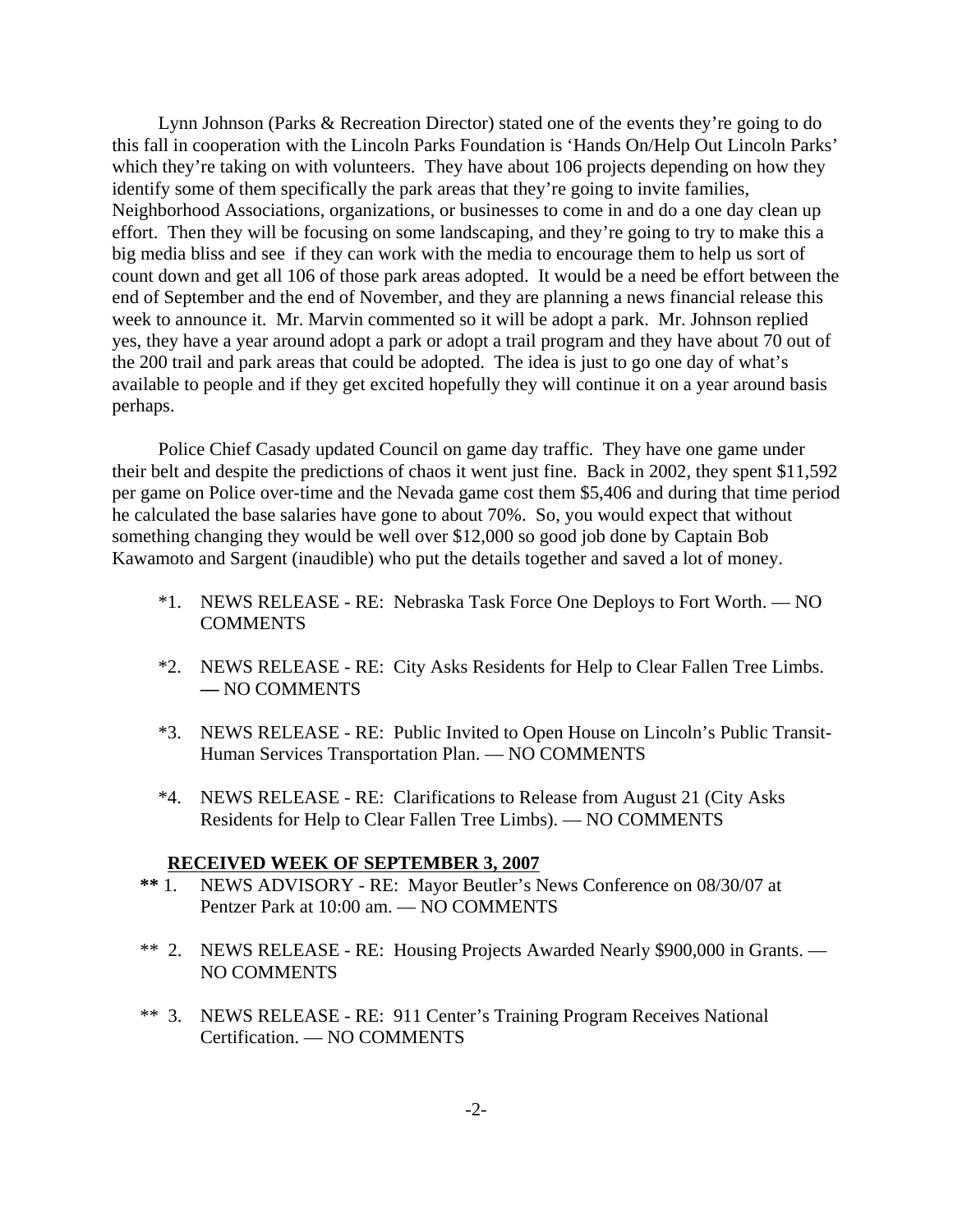#### **RECEIVED WEEK OF SEPTEMBER 10, 2007**

- 1. NEWS RELEASE RE: Mayor Outlines Vision in State of the City. NO **COMMENTS**
- 2. NEWS ADVISORY RE: Mayor Beutler's Public Schedule Week of September 1- 7, 2007. — NO COMMENTS
- 3. Mayor Beutler's Response Letter to Susan Epps, Chair of StarTran Advisory Board RE: Proposed Changes to the Transit Development Plan. — NO COMMENTS
- 4. NEW RELEASE RE: Public Invited to Annual Patriot Day Program- 09/11/07 at the Veterans Memorial Garden in Antelope Park at 11:00 a.m. — NO COMMENTS
- 5. NEWS RELEASE RE: Nominations Sought for Human Rights Award. NO **COMMENTS**
- 6. NEWS RELEASE RE: City Opens New Recycling Site Near North Star High School. — NO COMMENTS

### **II. DIRECTORS**

### **FINANCE/BUDGET -**

- \*1. August Sales Tax Reports: NO COMMENTS
	- a. Actual Compared to Projected Sales Tax Collections;
	- b. Gross Sales Tax Collections (With Refunds Added Back In) 2001-2002 Through 2006-2007;
	- c. Sales Tax Refunds 2002-2003 Through 2007-2008; and
	- d. Net Sales Tax Collections 2001-2002 Through 2006-2007.

### **FINANCE/TREASURER (RECEIVED WEEK OF SEPTEMBER 3, 2007)** -

\*\* 1. Monthly City Cash Report. — NO COMMENTS

### **HEALTH -**

\*1. NEWS RELEASE - RE: Bat Tests Positive for Rabies in Lincoln. — NO **COMMENTS** 

### **RECEIVED WEEK OF SEPTEMBER 3, 2007 -**

- \*\*1. NEWS RELEASE RE: Limiting Hazards in the Home Equals Fewer Family Health Risks. — NO COMMENTS
- **\*\***2. NEWS RELEASE RE: Flu Shot Availability for 2007. NO COMMENTS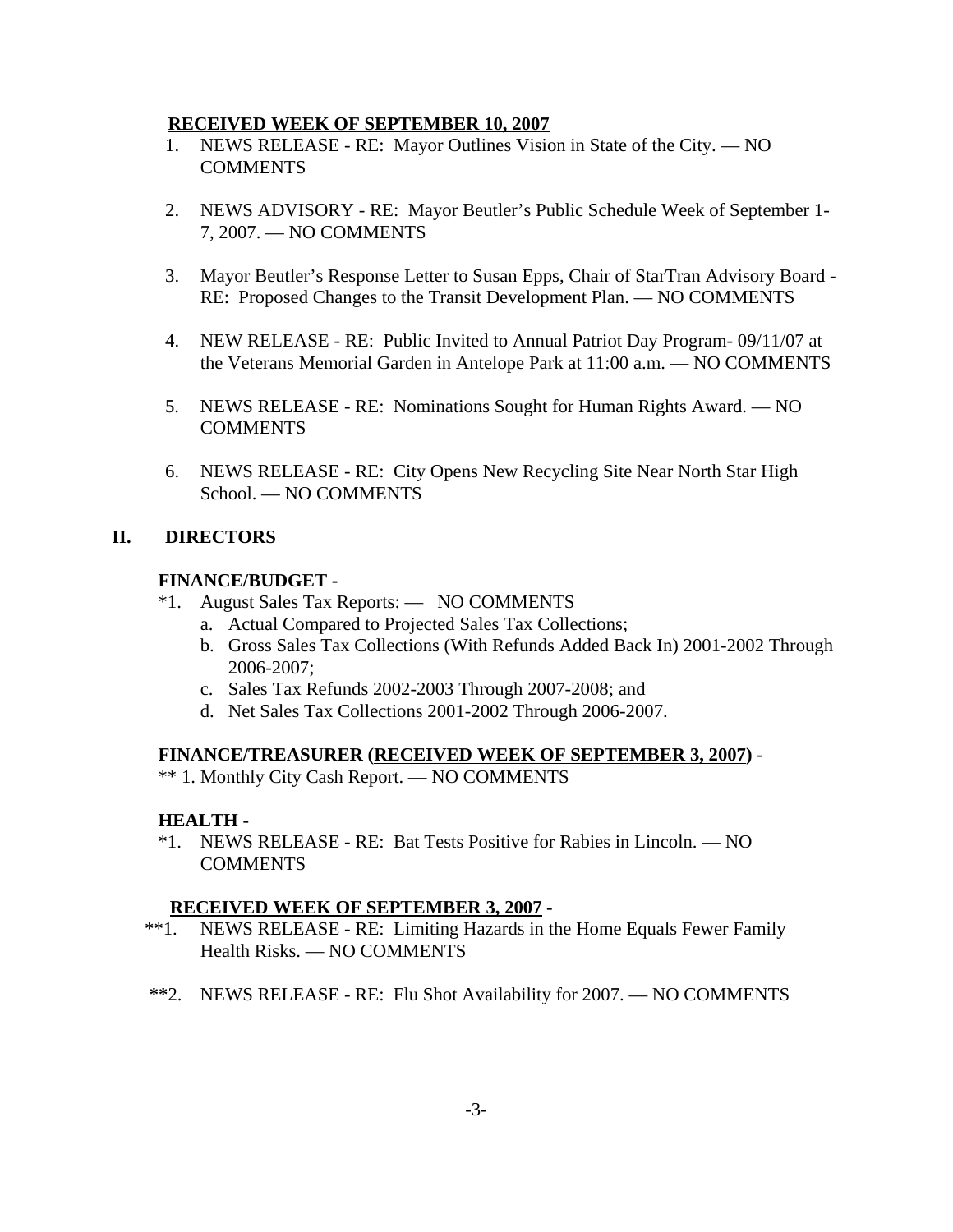#### **PLANNING COMMISSION FINAL ACTION .....**

 $*1.$  Preliminary Plat #07003 - Cedar Cove Townhomes - North  $90<sup>th</sup>$  Street and Leighton Avenue - Resolution No. PC-01070. — NO COMMENTS

#### **RECEIVED WEEK OF SEPTEMBER 3, 2007** -

 \*\*1. Special Permit #07034 - Use of Historic Landmark as a Tea Room, 1204 Peach Street - Resolution No. PC-01071. — NO COMMENTS

#### **PLANNING** -

\*1. Special Permit #07026 - AgeMark, Domiciliary Care Facility - South  $25<sup>th</sup>$  and Old Cheney Road - Resolution No. PC-01066. — NO COMMENTS

#### **PLANNING (RECEIVED WEEK OF SEPTEMBER 10, 2007)**

 1. The City of Lincoln's 2007/2008 - 2012/2013 Capital Improvement Program Posted on the Planning Department Website. — NO COMMENTS

#### **PUBLIC WORKS & UTILITIES - (WEEK OF SEPTEMBER 10, 2007) -**

- 1. ADVISORY RE: Water Main Replacement Project #700295 Glade Street;  $56<sup>th</sup>$  -58th Street. — NO COMMENTS
	- a. Map of Project #700295. NO COMMENTS

#### **III. CITY CLERK - (WEEK OF SEPTEMBER 10, 2007) -**

City Clerk Joan Ross stated on their Agenda today, Items 1 & 2 will be called together. *[#1, Application of Peacock Indian Cuisine, Inc. dba Peacock Indian Cuisine for a Class I liquor license at 2801 Pine Lake Road, Suite W.; and #2, Manager application of Charice J. Gibson for Peacock Indian Cuisine, Inc. dba Peacock Indian Cuisine at 2801 Pine Lake Road, Suite W.]* 

Items 3 & 4 will be called together. *[#3, 07-137, Annexation 07002-Amending the Lincoln Corporate Limits Map by annexing approximately 40.48 acres of property generally located at N.* 90<sup>th</sup> Street and Leighton Avenue.; and #4, 07-138, Change of Zone 07044-Application of *Cameron Homes for a change of zone from AG Agricultural District to R-4 Residential District on property generally located at N. 90th Street and Leighton Avenue.]* 

Items 9, 10, & 11 will be called together. *[#9, 07-144, Approving an Agreement between the City and American Legion Post #280 for the lease of space by the Lincoln Area Agency on Aging for its ActivAge Center program at 970 Monroe, Bennet, NE for a period of September 1, 2007 through August 31, 2008.; #10, 07-145, Approving an Agreement between the City and Firth Community Center for the lease of space by the Lincoln Area Agency on Aging for its*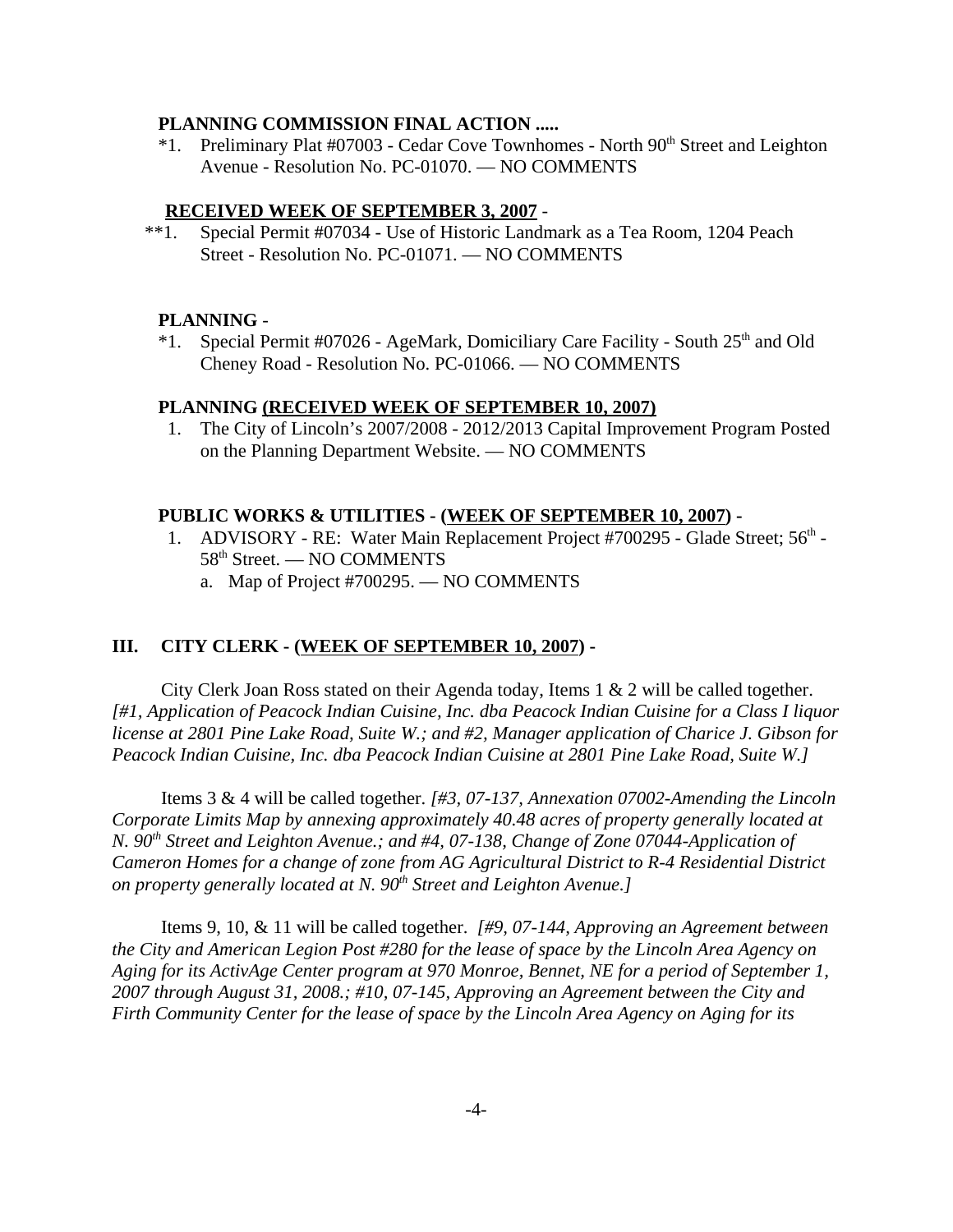*ActivAge Center program at 311 Nemaha Street, Firth, NE for a period of September 1, 2007 through August 31, 2008.; and #11, 07-146, Approving an Agreement between the City and Hickman Presbyterian Church for the lease of space by the Lincoln Area Agency on Aging for its ActivAge Center program at 300 E. Third Street, Hickman, NE for a period of September 1, 2007 through August 31, 2008.]* 

 We have already talked about Item 12. *[#12, 07R-160, Appeal from the Planning Commission approval of Special Permit #07026 for authority to construct a 31 unit domiciliary care facility for 33 residents on approximately 1.84 acres generally located at S. 25th Street and Old Cheney Road.]* 

We have already talked about Item 39 which she will remind Council of the request to delay action for a week. *[#39, 07-132, Vacation 05008-Vacating Pine Lake Road between Westshore Drive and Eastshore Drive.]*

 1. Letter & Ordinance Request for "The Safe Placement of Newborns and Infants in the City of Lincoln", Plus Newspaper Article and "Blog" Comments. — NO **COMMENTS** 

#### **IV. COUNCIL REQUESTS/CORRESPONDENCE -**

#### **JON CAMP -** NO COMMENTS

#### **JONATHAN COOK -**

Mr. Cook commented there were a couple of cardiac saves at memorial stadium and at the State Fair and asked Fire Chief Dan Wright to update them on what happened.

Fire Chief Wright reported the 70 year old female collapsed at the State Fair. They've received information from the family, she seems to be doing fine and they thanked them. The 63 year old male at the football game on September 1<sup>st</sup> went to the Memorial Stadium's first aid station complaining of chest pains. While there, he collapsed and went into cardiac arrest, Defib was done and transported him to the hospital. He has not had a follow up on him in the last couple of days but my understanding he's still the same.

#### **DOUG EMERY -** NO COMMENTS

#### **ROBIN ESCHLIMAN -** NO COMMENTS

\*\*1. Correspondence from Dave Landis, Urban Development - RE: Concerns about  $48<sup>th</sup>$ & "O" Streets. — NO COMMENTS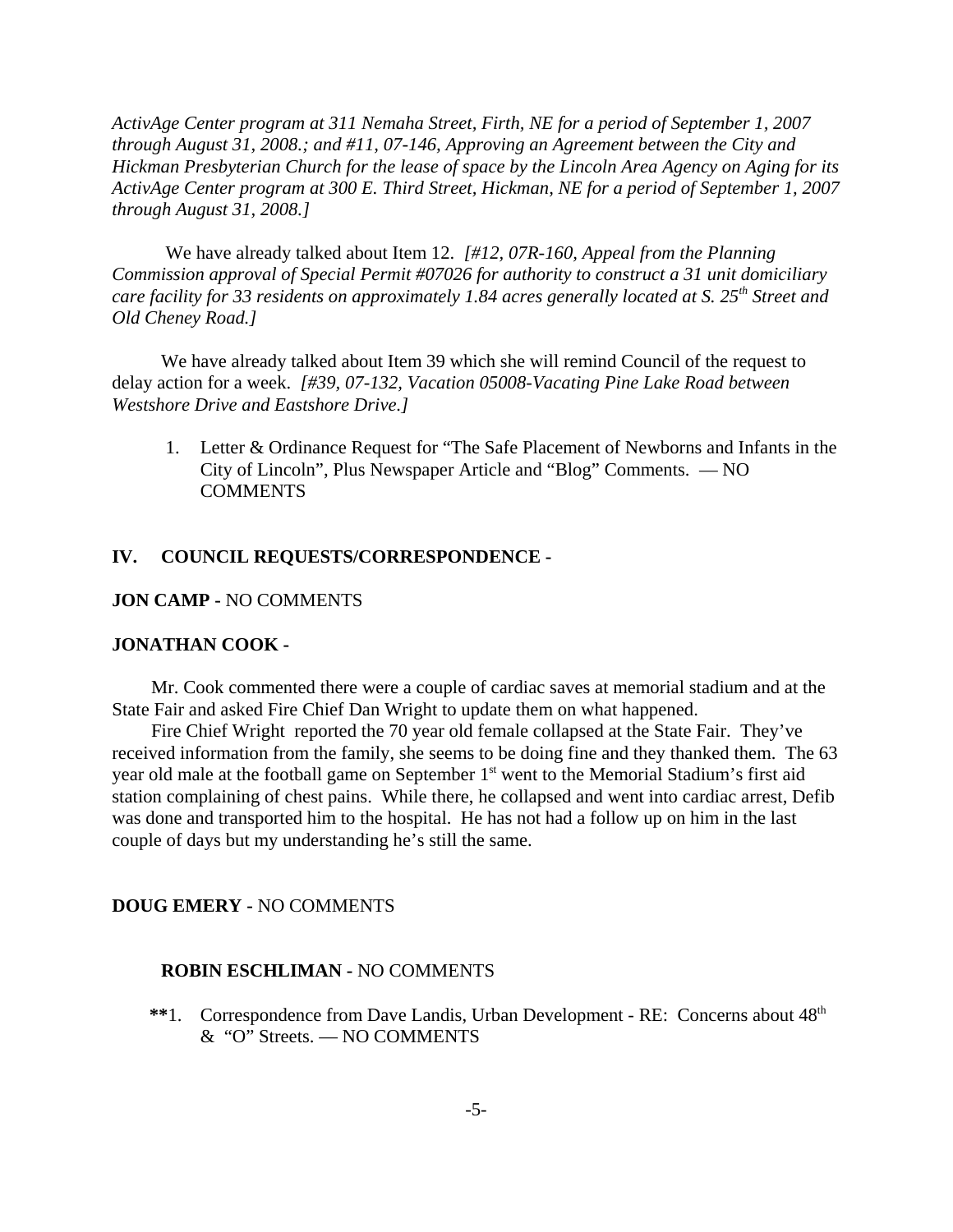\*\*2. Housing Starts the First Half of 2007 - Single Family Permits. — NO COMMENTS

### **RECEIVED WEEK OF SEPTEMBER 10, 2007** -

 1. Letter with Attachment of Newspaper Article from Anna - RE: Senior Service Cuts. — NO COMMENTS

### **DAN MARVIN -** NO COMMENTS

### **JOHN SPATZ -** NO COMMENTS

### **KEN SVOBODA -** NO COMMENTS

### **V. MISCELLANEOUS -**

- \*1. Email from Russell Miller, Lincoln Neighborhood Alliance thanks City Council for Prioritizing Budget Dollars Towards Public Safety Over Funding Roads. — NO COMMENTS
- \*2. Email from Joe Beebe Commenting on Councilman Cook's Behavior at Meeting. NO COMMENTS
- \*3. Letter from People First of Lincoln RE: Public Transportation and Handi-Van Services, Signed by People First of Lincoln Members (Each Council Member Received Letter on 08/23/07). — NO COMMENTS

### **MISCELLANEOUS RECEIVED WEEK OF SEPTEMBER 3, 2007** -

- \*\*1. Correspondence from Jaime Thomas with Suggestions for Safety on City Trails. NO COMMENTS
- \*\*2. Letter from Lancaster County Substance Abuse Action Coalition (SAAC) RE: Lincoln City Parks Should Be a Safe (and Alcohol-Free Place) for All Citizens, At All Times. — NO COMMENTS
- \*\*3. Letter from Lincoln Chamber of Commerce RE: Support Planning Commission Appointments of Leirion Gaylor Baird, Wendy Francis, and Robert Moline (Distributed to Council on 08/30/07). — NO COMMENTS

### **MISCELLANEOUS RECEIVED WEEK OF SEPTEMBER 10, 2007** -

 1. Email from William J. Gewain Questioning the AgeMark Lincoln Proposal. — NO **COMMENTS**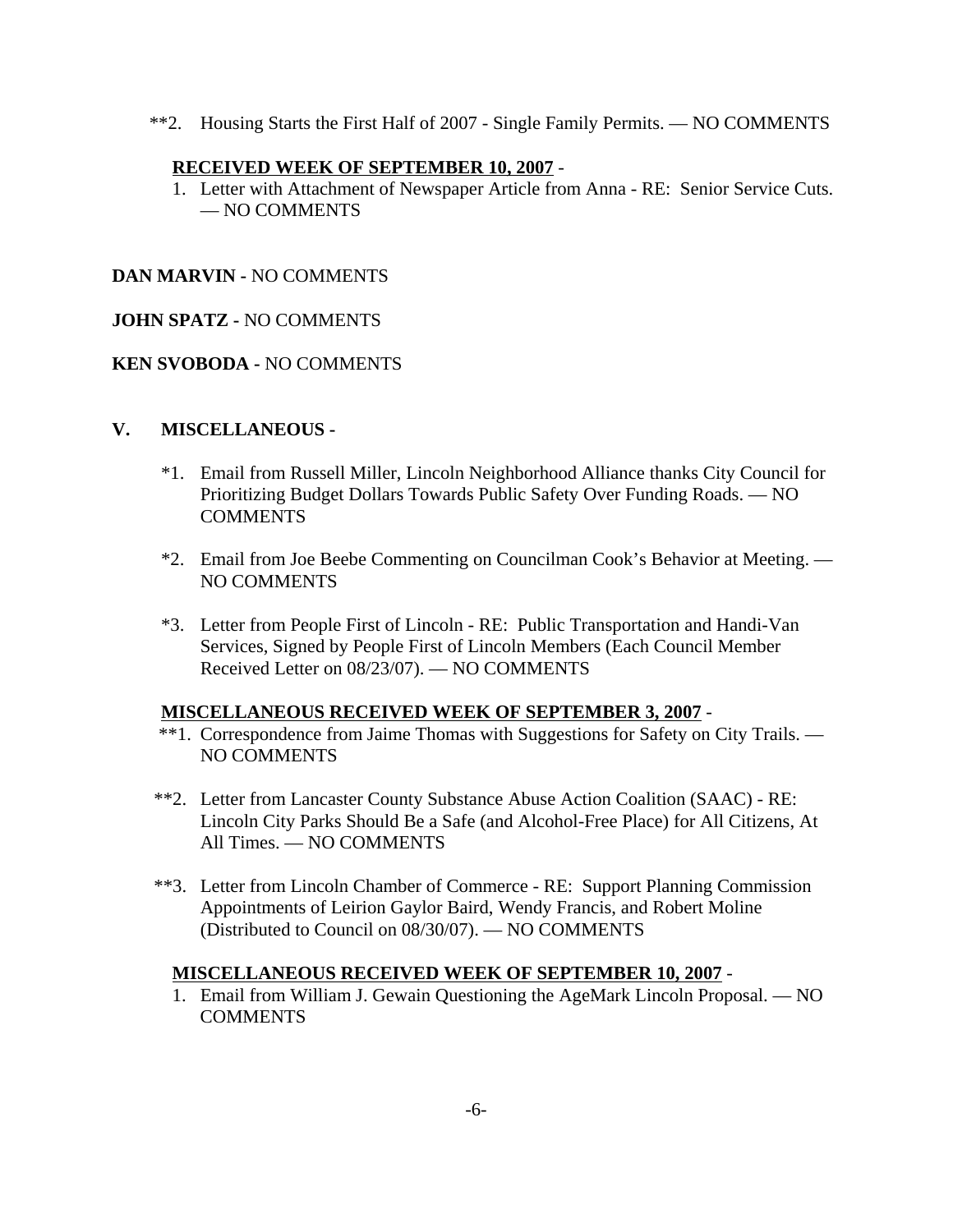- 2. Email with Photos from Sharon Gewain Outlining Alltel Building and Traffic Versus Agemark Proposal. — NO COMMENTS
- 3. Email from Carol Lechner RE: Opposition to Special Permit Allowing Agemark to Build at  $25<sup>th</sup>$  and Cindy Drive. — NO COMMENTS
- 4. Email from Susan Bohling RE: Oppose Special Permit Allowing Agemark to Build Commercial Business. — NO COMMENTS
- 5. Fax Letter from Unknown Constituent on Voting. NO COMMENTS

# **AD D E N D U M - (For September 10th)**

# **I. MAYOR -**

- 1. NEWS ADVISORY RE: Mayor Beutler's Public Schedule Week of September 8 through 14, 2007 - Schedule subject to change. **—** NO COMMENTS
- 2. NEWS RELEASE RE: Mayor To Introduce Ordinance Creating Audit Board. **—** NO COMMENTS
- **II. CITY CLERK** NONE

# **III. CORRESPONDENCE -**

**A. COUNCIL REQUESTS/CORRESPONDENCE** -

# **ROBIN ESCHLIMAN -**

- 1. E-Mail from Jodi Delozier RE: Item #12, 07R-160 -Special Permit #07026. NO COMMENTS
- **B. DIRECTORS AND DEPARTMENT HEADS** NONE

# **C. MISCELLANEOUS -**

- 1. E-Mail from Brad Sipp RE: Item #12, 07R-160 Proposal for the Zone Change at  $25<sup>th</sup>$  & Old Cheney. — NO COMMENTS
- 2. E-Mail from Jennifer Rawlinson, President, Pine Lake Association RE: Item #39, 07-132 Vacation #05008-Delay requested on SAV#05008. — NO COMMENTS